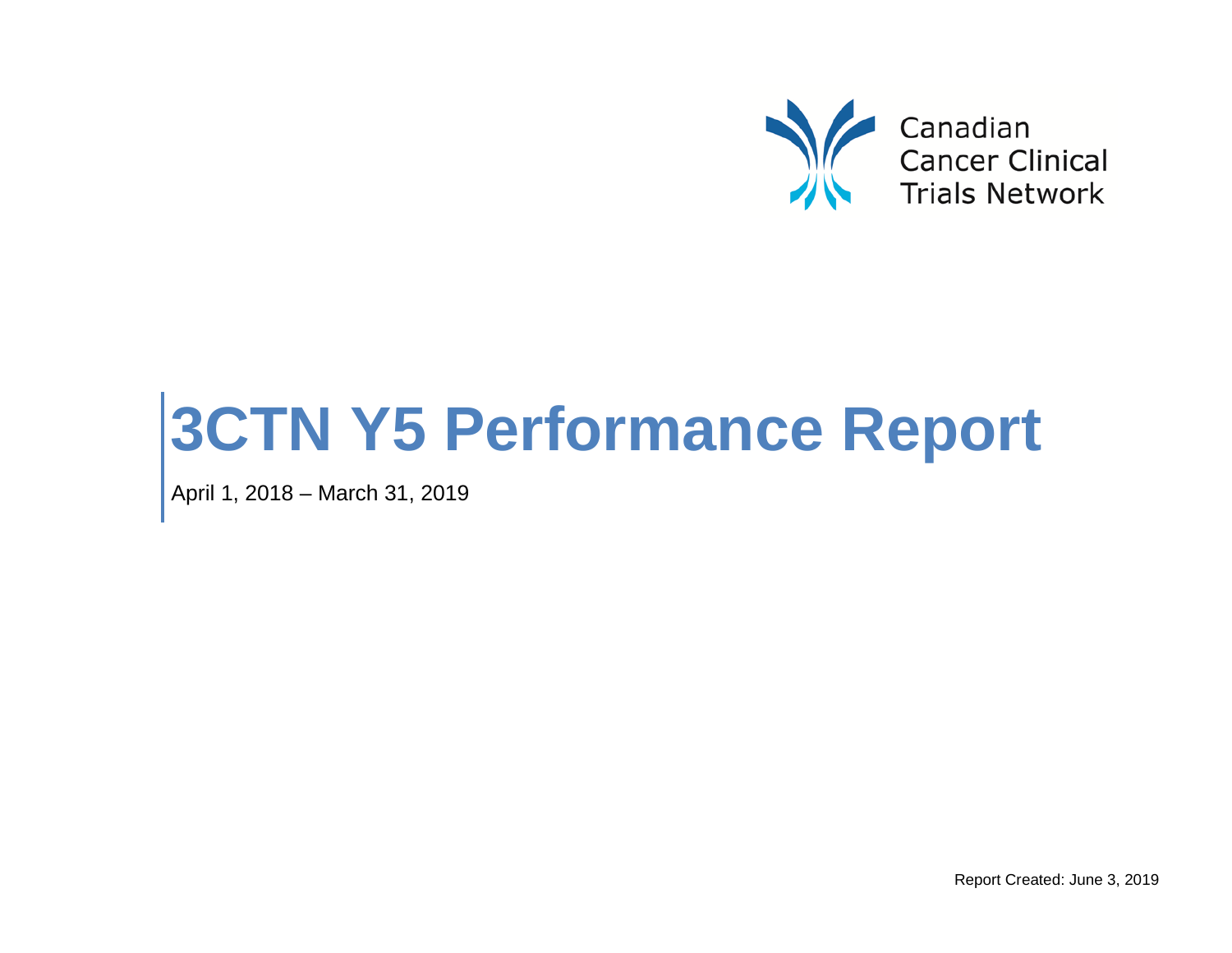

## **Table of Contents**

| Section A: Patient access and recruitment to the 3CTN Portfolio Trials2 |  |
|-------------------------------------------------------------------------|--|
|                                                                         |  |
|                                                                         |  |
|                                                                         |  |
|                                                                         |  |
|                                                                         |  |
|                                                                         |  |
|                                                                         |  |
|                                                                         |  |
|                                                                         |  |
|                                                                         |  |
|                                                                         |  |
|                                                                         |  |
|                                                                         |  |
|                                                                         |  |
|                                                                         |  |
|                                                                         |  |
|                                                                         |  |
|                                                                         |  |
|                                                                         |  |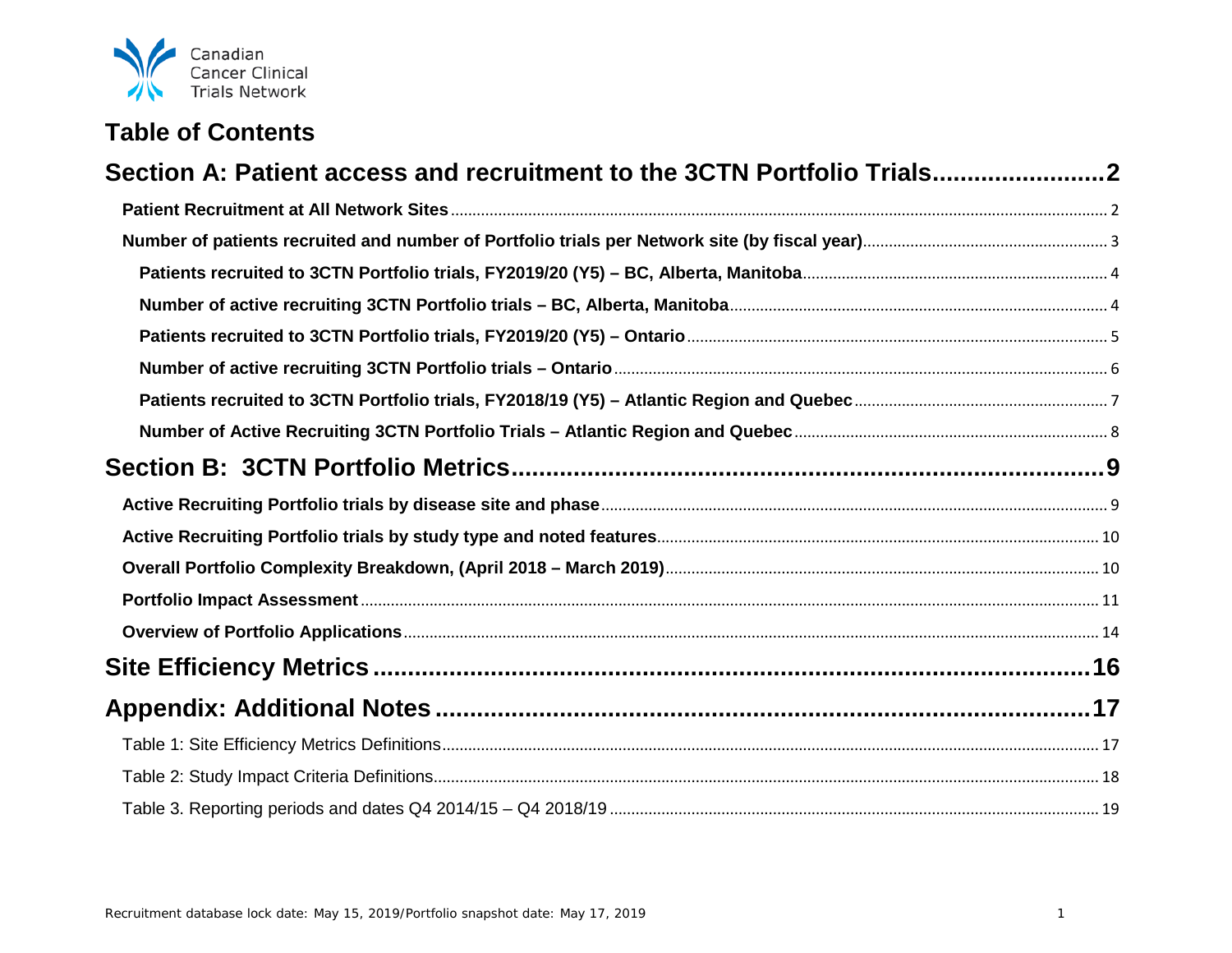

## <span id="page-2-0"></span>**Section A: Patient access and recruitment to the 3CTN Portfolio Trials**

#### <span id="page-2-1"></span>**Patient Recruitment at All Network Sites**

**Objective:** To improve patient access to academic clinical trials and improve patient recruitment by greater than 75% within four years



#### Notes:

- 4172 patients were recruited to Portfolio trials in Y5, 2018/19.
- Although the Q1-Q4 accrual of 4172 patients surpassed annual target of 3708 patients (i.e. 155% of pre-3CTN baseline recruitment) for the Network overall, Ontario was the only region currently on track to meet annual recruitment targets.
- The TMIST trial being conducted by 2 Ontario Cancer Centers contributed 883 patients to Ontario's total recruitment during this period and accounted for 21% of the entire Network total.
- Data for individual provinces excludes pediatric patients (shown separately)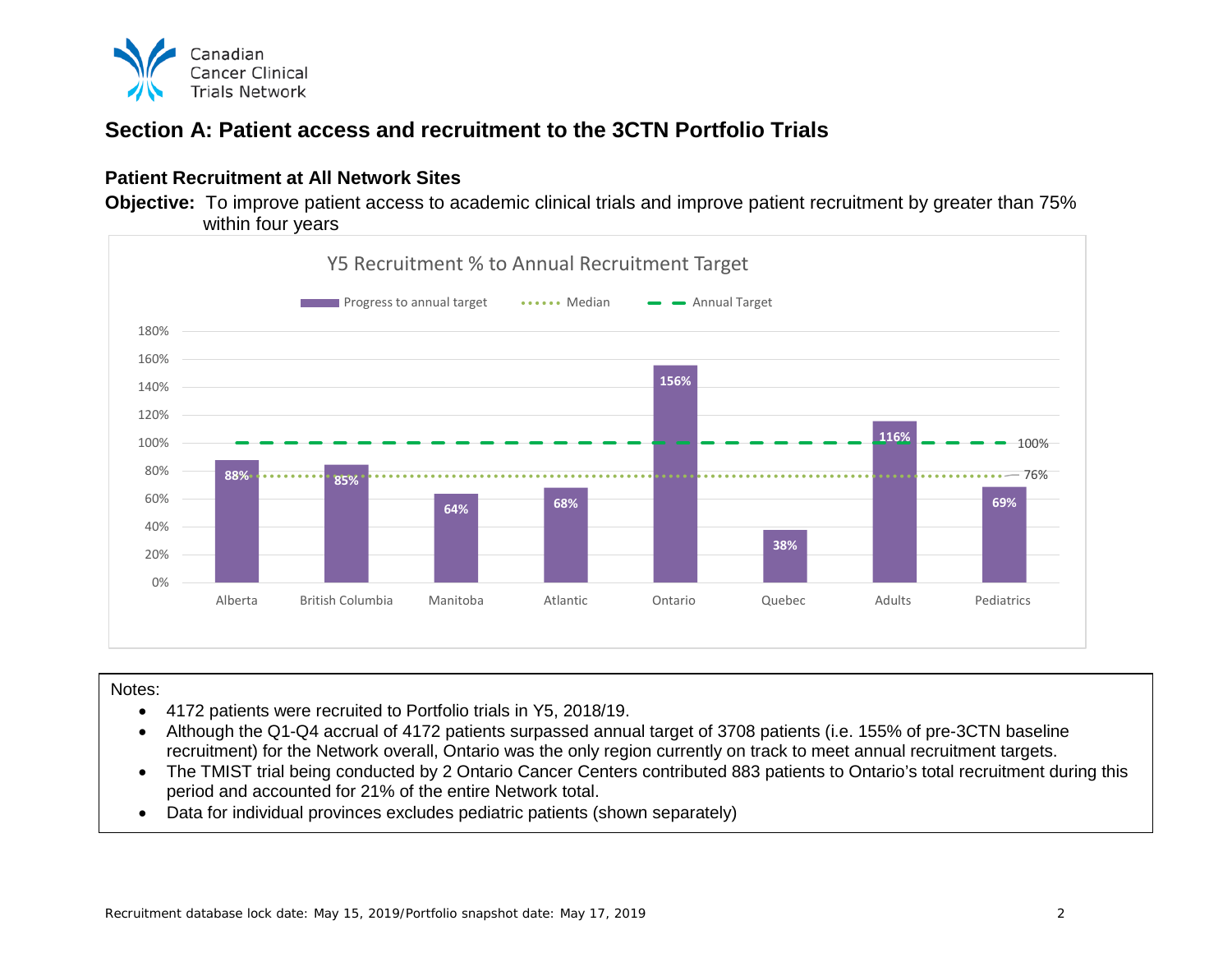

#### <span id="page-3-0"></span>**Number of patients recruited and number of Portfolio trials per Network site (by fiscal year)**

**Objectives:** to improve patient access to academic clinical trials and improve patient recruitment by greater than 75% within four years

#### **Overall summary of patient recruitment from Y1~Y5 by province/population**

| <b>Network</b><br><b>Region/Population</b> | Pre-3CTN<br><b>Baseline</b> | <b>Y1</b><br>(Q3, Q4) | <b>Y2</b> | <b>Y3</b> | <b>Y4</b> | <b>Y5</b> | <b>Y5 % of</b><br><b>Baseline</b> | <b>Y5 Target</b><br><b>Achieved?</b><br>(155% of pre-<br><b>3CTN Baseline)</b> |
|--------------------------------------------|-----------------------------|-----------------------|-----------|-----------|-----------|-----------|-----------------------------------|--------------------------------------------------------------------------------|
| AB                                         | 178                         | 90                    | 252       | 262       | 253       | 242       | 136%                              | <b>NO</b>                                                                      |
| <b>BC</b>                                  | 187                         | 115                   | 235       | 269       | 249       | 245       | 131%                              | <b>NO</b>                                                                      |
| $MB*$                                      | 100                         | 39                    | 72        | 102       | 90        | 99        | 99%                               | NO                                                                             |
| $NL^*$                                     | 15                          | 2                     | 4         | 12        | 8         | 15        | 100%                              | <b>NO</b>                                                                      |
| <b>NS</b>                                  | 39                          |                       | 40        | 52        | 45        | 42        | 108%                              | <b>NO</b>                                                                      |
| ON                                         | 1,323                       | 593                   | 1,500     | 2,507     | 2,368     | 3,196     | 242%                              | <b>YES</b>                                                                     |
| $QC^*$                                     | 445                         |                       | 112       | 396       | 537       | 261       | 59%                               | <b>NO</b>                                                                      |
| Pediatrics                                 | 105                         | 40                    | 86        | 83        | 98        | 72        | 69%                               | <b>NO</b>                                                                      |
| <b>Adults</b>                              | 2287                        | 844                   | 2215      | 3600      | 3550      | 4100      | 179%                              | <b>YES</b>                                                                     |
| <b>Overall (adults &amp; peds)</b>         | 2392                        | 884                   | 2301      | 3683      | 3648      | 4172      | 174%                              | <b>YES</b>                                                                     |

\*data for individual provinces excludes pediatric patients (shown separately)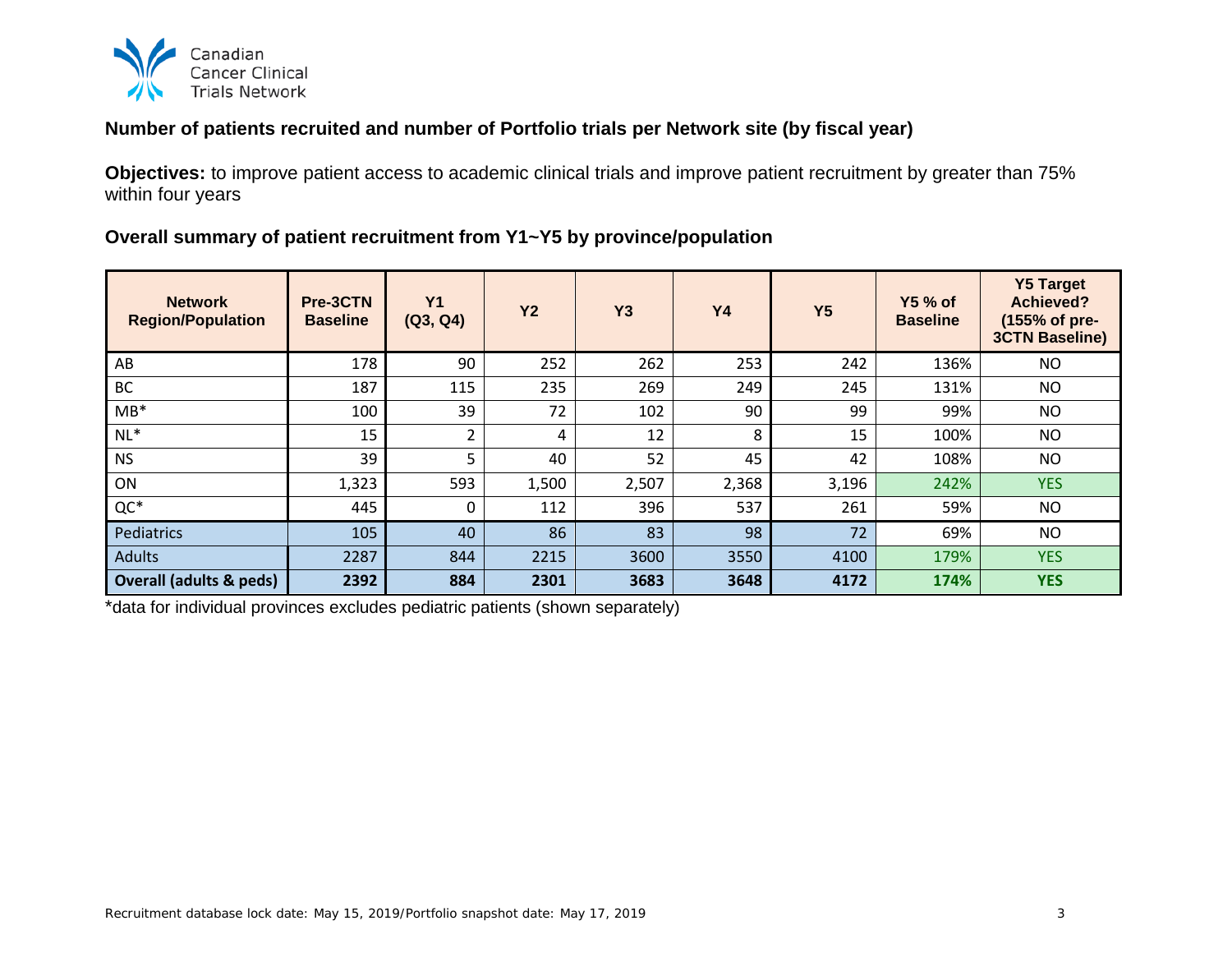

#### <span id="page-4-0"></span>**Patients recruited to 3CTN Portfolio trials, FY2019/20 (Y5) – BC, Alberta, Manitoba**

| <b>Network Sites</b>                                     | Pre-3CTN<br><b>Baseline</b> | <b>Y1</b><br>(Q3,Q4) | <b>Y2</b> | Y3  | <b>Y4</b> | <b>Y5</b> | $%$ of<br><b>Baseline</b> | % to Y5<br><b>Target</b> |
|----------------------------------------------------------|-----------------------------|----------------------|-----------|-----|-----------|-----------|---------------------------|--------------------------|
| CancerCare Manitoba - Adults                             | 99                          | 39                   | 72        | 102 | 90        | 98        | 99%                       | 64%                      |
| Prairie Mountain Health                                  |                             | 0                    | $\Omega$  | O   |           |           | 100%                      | 65%                      |
| CancerCare Manitoba - Pediatrics                         | 18                          | 5                    | 20        | 14  | 17        | 4         | 22%                       | 14%                      |
| <b>Cancer Care Manitoba</b>                              | 118                         | 44                   | 92        | 116 | 107       | 103       | 87%                       | 56%                      |
| <b>BC Cancer Agency - Vancouver Centre</b>               | 106                         | 67                   | 117       | 152 | 127       | 107       | 101%                      | 65%                      |
| <b>Abbotsford Centre</b>                                 | 16                          | 10                   | 28        | 14  | 22        | 22        | 138%                      | 89%                      |
| Centre for the North, Prince George                      |                             | $\overline{2}$       | 6         | 4   | 8         | 9         | 900%                      | 581%                     |
| Sindi Ahluwalia Hawkins Centre for the Southern Interior | 38                          | 27                   | 40        | 30  | 28        | 38        | 100%                      | 65%                      |
| Vancouver Island Centre                                  | 26                          | 9                    | 44        | 69  | 64        | 69        | 265%                      | 171%                     |
| <b>BC Cancer Agency</b>                                  | 187                         | 115                  | 235       | 269 | 249       | 245       | 131%                      | 85%                      |
| Alberta Health Services, Cross Cancer Institute          | 102                         | 50                   | 112       | 137 | 99        | 103       | 101%                      | 65%                      |
| Alberta Health Services, Tom Baker Cancer Centre         | 76                          | 40                   | 140       | 125 | 154       | 139       | 183%                      | 118%                     |
| <b>Alberta Health Services</b>                           | 178                         | 90                   | 252       | 262 | 253       | 242       | 136%                      | 88%                      |
| <b>Western Region</b>                                    | 483                         | 249                  | 579       | 647 | 609       | 590       | 122%                      | 79%                      |

#### <span id="page-4-1"></span>**Number of active recruiting 3CTN Portfolio trials – BC, Alberta, Manitoba**

| <b>Network Sites</b>                                     | Pre-3CTN<br><b>Baseline</b> | <b>Y1</b> | Y <sub>2</sub> | Y <sub>3</sub> | Υ4 | Y5 |
|----------------------------------------------------------|-----------------------------|-----------|----------------|----------------|----|----|
| CancerCare Manitoba                                      | 37                          | 40        | 44             | 44             | 39 | 43 |
| <b>Prairie Mountain Health</b>                           | 0                           | 0         | $\Omega$       | $\Omega$       | 0  |    |
| CancerCare Manitoba - Pediatrics                         | 19                          | 23        | 28             | 24             | 24 | 28 |
| BC Cancer Agency - Vancouver Centre                      | 50                          | 54        | 55             | 55             | 55 | 47 |
| <b>Abbotsford Centre</b>                                 | 6                           | 8         | 9              | 5              | 5. |    |
| Centre for the North, Prince George                      | 2                           | 3         | 4              | 8              | 10 | 6  |
| Sindi Ahluwalia Hawkins Centre for the Southern Interior | 23                          | 23        | 19             | 17             | 15 | 12 |
| Vancouver Island Centre                                  | 12                          | 13        | 13             | 12             | 10 | 12 |
| Alberta Health Services, Cross Cancer Institute          | 29                          | 44        | 53             | 49             | 41 | 45 |
| Alberta Health Services, Tom Baker Cancer Centre         | 20                          | 43        | 44             | 39             | 34 | 34 |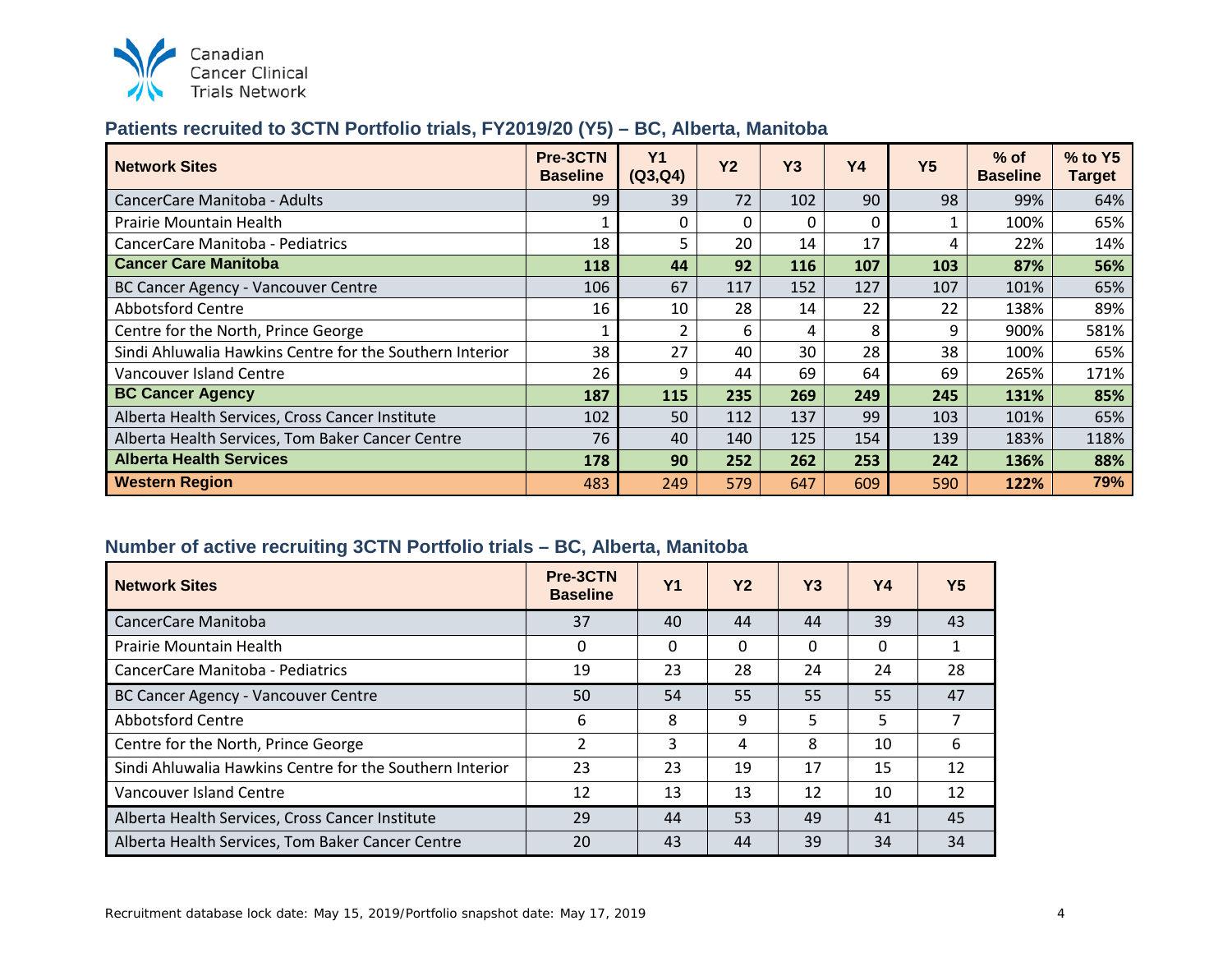

## <span id="page-5-0"></span>**Patients recruited to 3CTN Portfolio trials, FY2019/20 (Y5) – Ontario**

| <b>Network Sites</b>                                                         | Pre-3CTN<br><b>Baseline</b> | <b>Y1</b><br>(Q3, Q4) | <b>Y2</b>      | <b>Y3</b>    | <b>Y4</b>      | Y <sub>5</sub><br><b>Total</b> | $%$ of<br><b>Baseline</b> | % to Y5<br><b>Target</b> | % to Y5<br><b>Target</b><br>(w/o TMIST) |
|------------------------------------------------------------------------------|-----------------------------|-----------------------|----------------|--------------|----------------|--------------------------------|---------------------------|--------------------------|-----------------------------------------|
| London Health Sciences Centre                                                | 186                         | 72                    | 172            | 187          | 169            | 248                            | 133%                      | 86%                      | 86%                                     |
| <b>Grand River Regional Cancer Centre</b>                                    | 20                          | 12                    | 13             | 43           | 32             | 32                             | 160%                      | 103%                     | 103%                                    |
| Windsor Regional Cancer Centre                                               | 14                          | 8                     | 17             | 63           | 32             | 16                             | 114%                      | 74%                      | 74%                                     |
| Hamilton Health Sciences, Juravinski Cancer Centre                           | 181                         | 110                   | 231            | 247          | 454            | 345                            | 191%                      | 123%                     | 123%                                    |
| Cambridge Memorial Hospital                                                  | 11                          | $\overline{2}$        | $\overline{2}$ | 5            | 4              | 5                              | 45%                       | 29%                      | 29%                                     |
| St. Joseph's Healthcare Hamilton                                             | 21                          | $\mathbf 0$           | 30             | 54           | 74             | 40                             | 190%                      | 123%                     | 123%                                    |
| Walker Family Cancer Centre, Niagara Health<br>System                        | 17                          | 5                     | 22             | 13           | 23             | 37                             | 218%                      | 140%                     | 140%                                    |
| Sunnybrook Health Sciences Centre, Sunnybrook<br><b>Research Institute</b>   | 141                         | 113                   | 229            | 398          | 363            | 651                            | 462%                      | 298%                     | 111%                                    |
| Humber River Hospital                                                        | $\mathbf{1}$                | 0                     | $\overline{2}$ | $\mathbf{1}$ | 9              | $\overline{7}$                 | 700%                      | 452%                     | 452%                                    |
| Michael Garron Hospital (Toronto East General<br>Hospital)                   | $\overline{2}$              | $\Omega$              | $\overline{2}$ | $\mathbf{1}$ | $\overline{7}$ | $\overline{2}$                 | 100%                      | 65%                      | 65%                                     |
| Princess Margaret Cancer Centre                                              | 396                         | 157                   | 384            | 533          | 473            | 720                            | 182%                      | 117%                     | 117%                                    |
| Markham Stouffville Hospital                                                 | 1                           | 0                     | 0              | 28           | 9              | $\overline{2}$                 | 200%                      | 129%                     | 129%                                    |
| Mount Sinai Hospital                                                         | 21                          | 0                     | 12             | 40           | $\overline{7}$ | 12                             | 57%                       | 37%                      | 37%                                     |
| Northeast Cancer Centre - Health Sciences North                              | 24                          | $\overline{2}$        | 17             | 12           | 9              | 18                             | 75%                       | 48%                      | 48%                                     |
| North York General Hospital                                                  | $\mathbf{1}$                | 3                     | 4              | 8            | 11             | 9                              | 900%                      | 581%                     | 581%                                    |
| Royal Victoria Regional Health Centre                                        | 8                           | 8                     | 18             | 58           | 23             | 9                              | 113%                      | 73%                      | 73%                                     |
| Southlake Regional Health Centre                                             | 10                          | $\mathbf 1$           | 15             | 75           | 26             | 68                             | 680%                      | 439%                     | 439%                                    |
| St. Michael's Hospital                                                       | 19                          | 4                     | 0              | 27           | $\overline{2}$ | $\mathbf{1}$                   | 5%                        | 3%                       | 3%                                      |
| Thunder Bay Regional Health Sciences Centre                                  | 26                          | $\overline{2}$        | 3              | 46           | 16             | 25                             | 96%                       | 62%                      | 62%                                     |
| <b>Trillium Health Partners</b>                                              | 27                          | 5                     | 5              | 51           | 10             | 12                             | 44%                       | 29%                      | 29%                                     |
| William Osler Health System                                                  | $\mathbf{1}$                | 0                     | 0              | 29           | 13             | 0                              | 0%                        | 0%                       | 0%                                      |
| The Ottawa Hospital Cancer Centre                                            | 132                         | 59                    | 238            | 396          | 500            | 850                            | 644%                      | 415%                     | 184%                                    |
| Cancer Centre of Southeastern Ontario at Kingston<br><b>General Hospital</b> | 41                          | 24                    | 58             | 122          | 84             | 72                             | 176%                      | 113%                     | 113%                                    |
| Lakeridge Health, RSM Durham Regional Cancer<br>Centre                       | 22                          | 6                     | 26             | 70           | 18             | 15                             | 68%                       | 44%                      | 44%                                     |
| <b>Ontario Totals</b>                                                        | 1,323                       | 593                   | 1,500          | 2,507        | 2,368          | 3196                           | 242%                      | 156%                     | 113%                                    |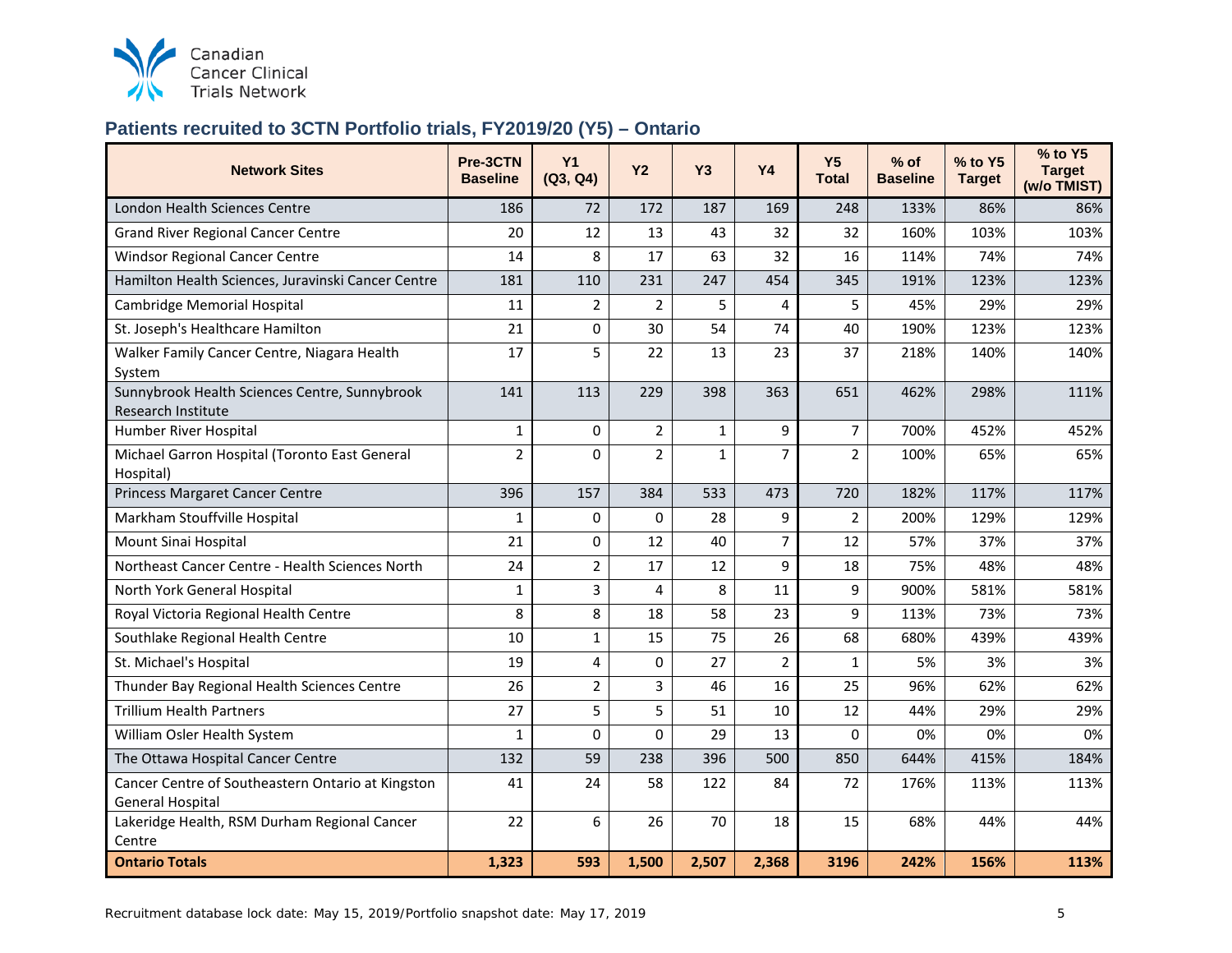

## <span id="page-6-0"></span>**Number of active recruiting 3CTN Portfolio trials – Ontario**

| <b>Network Sites</b>                                                  | Pre-3CTN<br><b>Baseline</b> | <b>Y1</b><br>(Q3, Q4) | <b>Y2</b>      | <b>Y3</b>      | <b>Y4</b>      | <b>Y5</b>      |
|-----------------------------------------------------------------------|-----------------------------|-----------------------|----------------|----------------|----------------|----------------|
| <b>London Health Sciences Centre</b>                                  | 79                          | 77                    | 77             | 81             | 77             | 83             |
| <b>Grand River Regional Cancer Centre</b>                             | 11                          | 13                    | 10             | 15             | 11             | 11             |
| <b>Windsor Regional Cancer Centre</b>                                 | 4                           | 6                     | 5              | 11             | 8              | $\overline{7}$ |
| Hamilton Health Sciences, Juravinski Cancer Centre                    | 51                          | 55                    | 50             | 57             | 48             | 77             |
| <b>Cambridge Memorial Hospital</b>                                    | 5                           | 5                     | 6              | 6              | 7              | 3              |
| St. Joseph's Healthcare Hamilton                                      | $\overline{2}$              | 3                     | 3              | 3              | 3              | $\overline{4}$ |
| Walker Family Cancer Centre, Niagara Health System                    | 10                          | 9                     | 8              | 8              | 10             | 12             |
| Sunnybrook Health Sciences Centre, Sunnybrook Research Institute      | 10                          | 43                    | 47             | 59             | 56             | 55             |
| Humber River Hospital                                                 | 0                           | 0                     | 1              | 0              | 1              | 3              |
| Michael Garron Hospital (Toronto East General Hospital)               | 3                           | 3                     | 3              | 0              | 0              | 3              |
| <b>Princess Margaret Cancer Centre</b>                                | 91                          | 81                    | 97             | 106            | 93             | 103            |
| Markham Stouffville Hospital                                          | 0                           | 0                     | 0              | $\overline{2}$ | $\overline{2}$ | $\overline{2}$ |
| Mount Sinai Hospital                                                  | 6                           | 7                     | 10             | 9              | 9              | 5              |
| Northeast Cancer Centre - Health Sciences North                       | 10                          | 9                     | 8              | 5              | 4              | 11             |
| North York General Hospital                                           | 0                           | 1                     | $\mathbf{1}$   | $\mathbf{1}$   | $\overline{2}$ | 5              |
| Royal Victoria Regional Health Centre                                 | 5                           | 10                    | 11             | 14             | 13             | 9              |
| Southlake Regional Health Centre                                      | 3                           | 4                     | $\overline{7}$ | 9              | 10             | 11             |
| St. Michael's Hospital                                                | 4                           | 4                     | 5              | 6              | 5              | $\overline{4}$ |
| Thunder Bay Regional Health Sciences Centre                           | 8                           | 9                     | 8              | $\overline{7}$ | 9              | 6              |
| <b>Trillium Health Partners</b>                                       | 9                           | 7                     | 5              | 5              | 5              | 6              |
| William Osler Health System                                           | $\overline{0}$              | 0                     | $\mathbf{1}$   | $\overline{2}$ | $\overline{2}$ | $\overline{3}$ |
| The Ottawa Hospital Cancer Centre                                     | 56                          | 53                    | 53             | 67             | 62             | 76             |
| Cancer Centre of Southeastern Ontario at Kingston General<br>Hospital | 18                          | 19                    | 23             | 29             | 27             | 30             |
| Lakeridge Health, RSM Durham Regional Cancer Centre                   | 13                          | 14                    | 18             | 15             | 15             | 11             |
| <b>Ontario Totals</b>                                                 | 117                         | 125                   | 142            | 156            | 152            | 155            |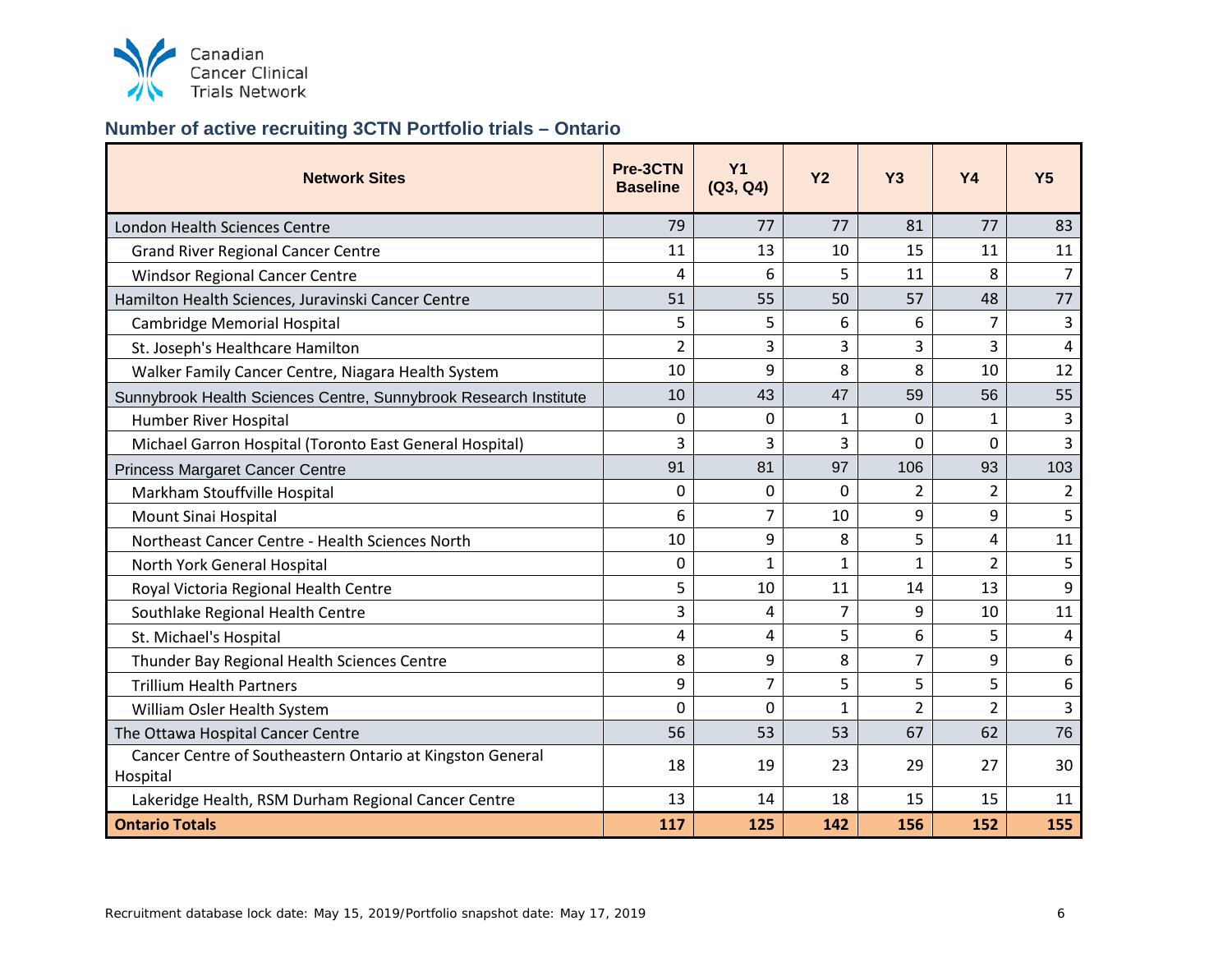

#### <span id="page-7-0"></span>**Patients recruited to 3CTN Portfolio trials, FY2018/19 (Y5) – Atlantic Region and Quebec**

| <b>Network Sites</b>                                     | Pre-3CTN<br><b>Baseline</b> | <b>Y1</b><br>(Q3, Q4) | <b>Y2</b> | <b>Y3</b>      | <b>Y4</b> | <b>Y5</b> | $%$ of<br><b>Baseline</b> | % to Y5<br><b>Target</b> |
|----------------------------------------------------------|-----------------------------|-----------------------|-----------|----------------|-----------|-----------|---------------------------|--------------------------|
| Nova Scotia Health Authority                             | 39                          | 5                     | 40        | 52             | 45        | 42        | 108%                      | 69%                      |
| Eastern Regional Health Authority                        | 15                          | $\overline{2}$        | 4         | 12             | 8         | 15        | 100%                      | 65%                      |
| Janeway Child Health Centre                              | 4                           | $\mathbf{1}$          | 3         | 4              | 4         | 0         | 0%                        | 0%                       |
| <b>Atlantic Canada Totals</b>                            | 58                          | 8                     | 47        | 68             | 57        | 57        | 98%                       | 63%                      |
| CISSS de l'Outaouais                                     | 3                           | 0                     | 0         | 4              | 32        | 1         | 33%                       | 22%                      |
| CHU de Québec - Université Laval, adults                 | 180                         | $\Omega$              | 25        | 144            | 236       | 99        | 55%                       | 35%                      |
| CIUSSS de l'Estrie - Centre hospitalier universitaire de |                             |                       |           |                |           |           |                           |                          |
| Sherbrooke, adults (CIUSSS-Estrie-CHUS)                  | 46                          | 0                     | 16        | 70             | 55        | 18        | 39%                       | 25%                      |
| Centre Hospitalier de l'Université de Montréal (CHUM)    | 153                         | $\Omega$              | 59        | 123            | 149       | 112       | 73%                       | 47%                      |
| CIUSSS du Nord-de-l'Île-de-Montréal(CIUSSS NDIM)         | 3                           | 0                     | 0         | 4              | 16        | 8         | 267%                      | 172%                     |
| CIUSSS de l'Est-de-l'Île-de-Montréal(CIUSSS-EDIM)        | 60                          | 0                     | 12        | 51             | 49        | 23        | 38%                       | 25%                      |
| CHU de Quebec - Pediatrics                               | 17                          | $\overline{7}$        | 14        | $\overline{7}$ | 17        | 22        | 129%                      | 83%                      |
| Centre hospitalier universitaire de Sainte-Justine       | 42                          | 18                    | 26        | 44             | 40        | 37        | 88%                       | 57%                      |
| Montreal Children's Hospital                             | 24                          | 9                     | 23        | 14             | 20        | 8         | 33%                       | 22%                      |
| Quebec Clinical Research Organization in Cancer          |                             |                       |           |                |           |           |                           |                          |
| (Q-CROC) Totals                                          | 528                         | 34                    | 175       | 461            | 614       | 328       | 62%                       | 40%                      |
| <b>Eastern Region Totals</b>                             | 586                         | 42                    | 222       | 529            | 671       | 385       | 66%                       | 42%                      |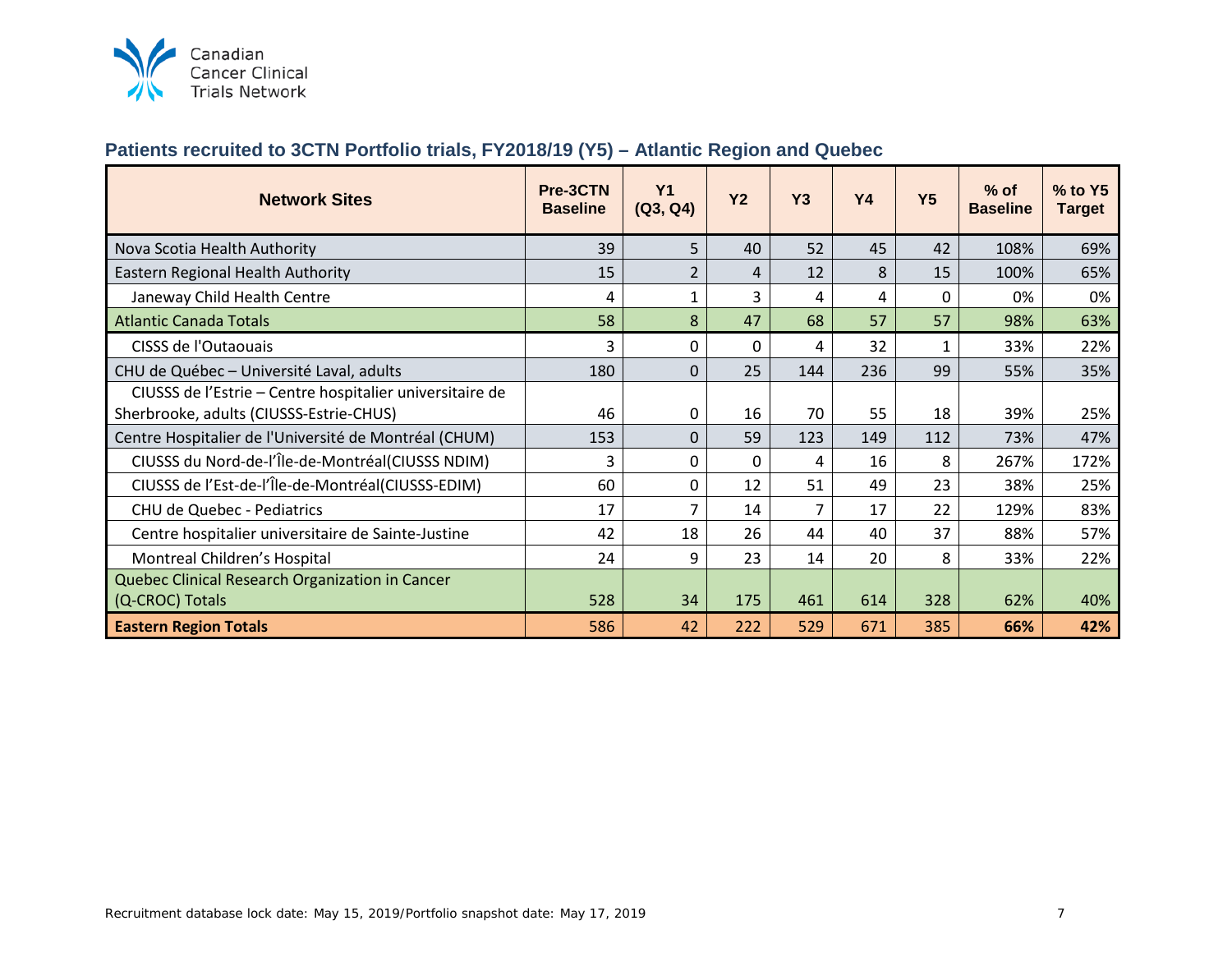

## <span id="page-8-0"></span>**Number of Active Recruiting 3CTN Portfolio Trials – Atlantic Region and Quebec**

| <b>Network Sites</b>                                                                                | Pre-3CTN<br><b>Baseline</b> | Y <sub>1</sub><br>(Q3, Q4) | <b>Y2</b> | Y3 | <b>Y4</b> | Υ5 |
|-----------------------------------------------------------------------------------------------------|-----------------------------|----------------------------|-----------|----|-----------|----|
| Nova Scotia Health Authority                                                                        | 14                          | 17                         | 21        | 20 | 19        | 31 |
| Eastern Regional Health Authority                                                                   | 6                           | 5                          | 6         | 4  | 3         | 13 |
| Janeway Child Health Centre                                                                         | 5                           | 5                          | 8         | 8  | 5         | 15 |
| CISSS de l'Outaouais                                                                                |                             | $\mathbf{1}$               |           |    | 3         | 3  |
| CHU de Québec - Université Laval, Adults                                                            | 39                          | 34                         | 39        | 39 | 36        | 37 |
| CIUSSS de l'Estrie – Centre hospitalier universitaire de Sherbrooke, adults<br>(CIUSSS-Estrie-CHUS) | 10                          | 12                         | 15        | 10 | 10        | 26 |
| Centre Hospitalier de l'Université de Montréal (CHUM)                                               | 28                          | 36                         | 41        | 39 | 29        | 58 |
| CIUSSS du Nord-de-l'Île-de-Montréal(CIUSSS NDIM)                                                    | 4                           | 6                          | 5.        | 6  | 8         | 3  |
| CIUSSS de l'Est-de-l'Île-de-Montréal(CIUSSS-EDIM)                                                   | 6                           | 9                          | 13        | 10 | 9         | 20 |
| CHU de Quebec - Pediatrics                                                                          |                             | 13                         | 14        | 11 | 8         | 24 |
| Centre hospitalier universitaire de Sainte-Justine                                                  | 9                           | 10                         | 13        | 9  | 4         | 34 |
| Montreal Children's Hospital                                                                        | 5                           | 5                          | 9         | 9  | 4         | 33 |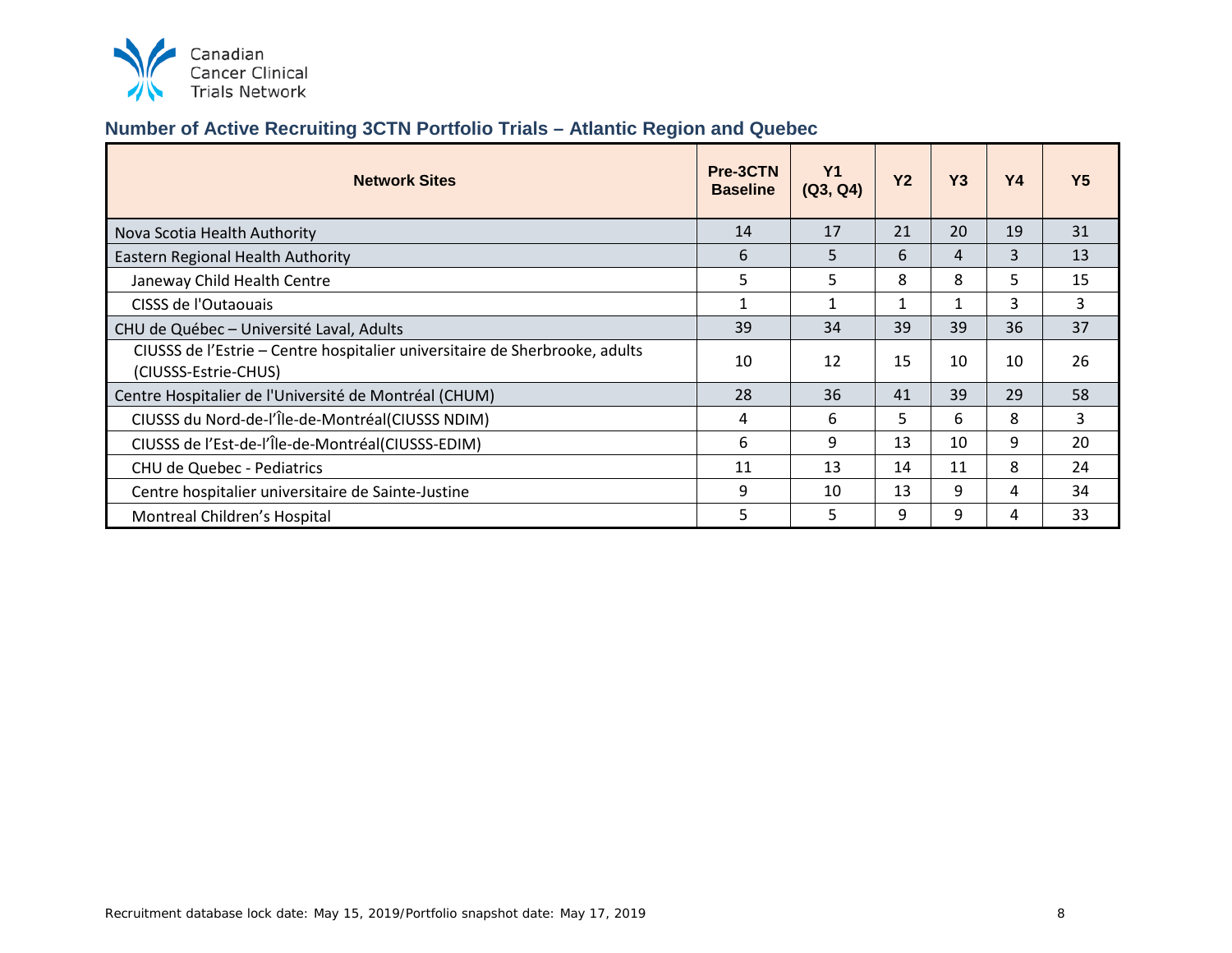

### <span id="page-9-0"></span>**Section B: 3CTN Portfolio Metrics**

#### <span id="page-9-1"></span>**Active Recruiting Portfolio trials by disease site and phase**

**Objective:** To monitor & optimize the portfolio in order to create opportunities for new trials and demonstrate 3CTN impact.



\*as of May 21, 2019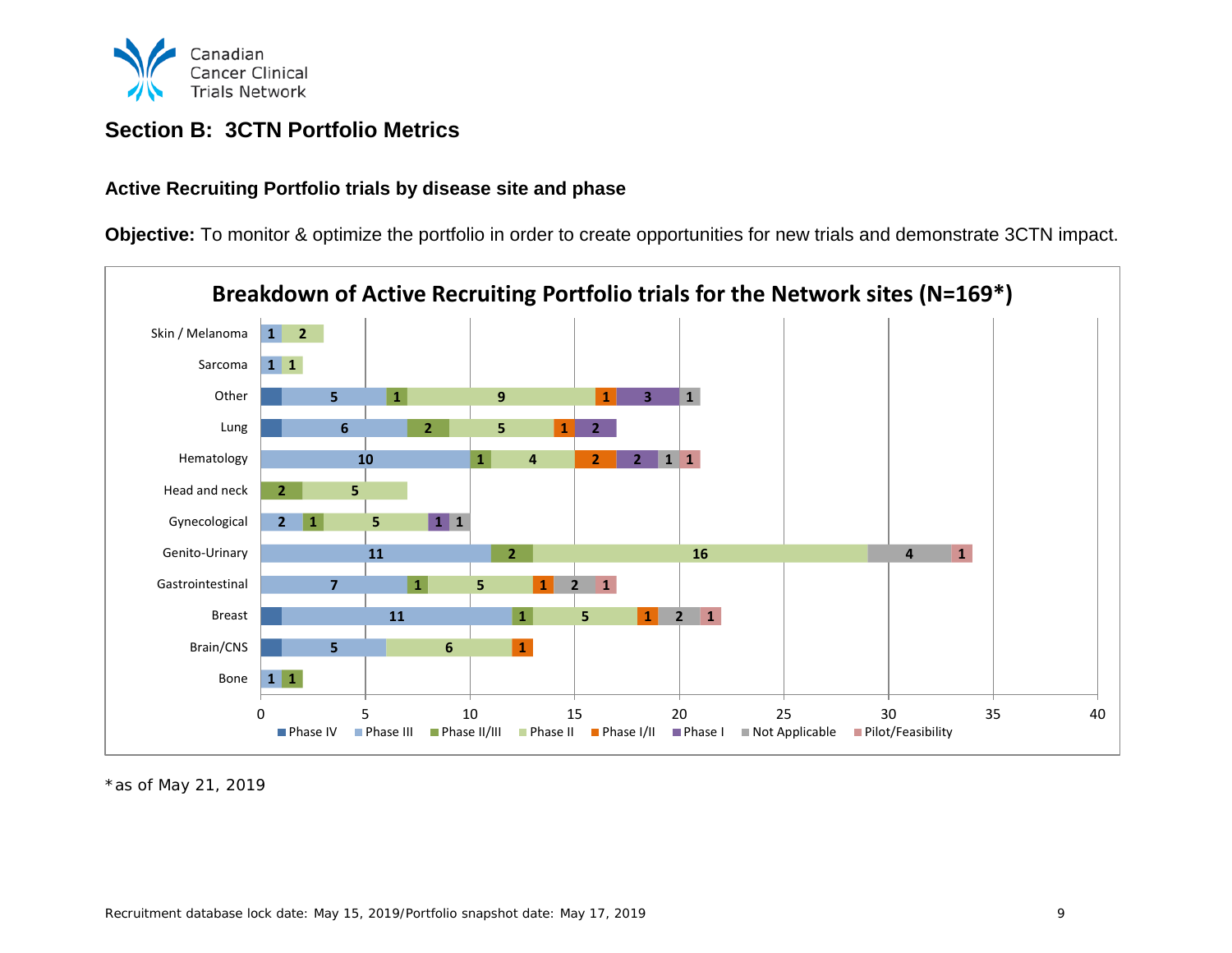

#### <span id="page-10-0"></span>**Active Recruiting Portfolio trials by study type and noted features**



#### <span id="page-10-1"></span>**Overall Portfolio Complexity Breakdown, (April 2018 – March 2019)**

Complexity mix by number of total portfolio trials (N=219 excluding TMIST trial), as of May 21.

| <b>Patient Scope</b> | Low         |                          | <b>Standard</b> |                          | <b>High</b> |                          |  |
|----------------------|-------------|--------------------------|-----------------|--------------------------|-------------|--------------------------|--|
|                      | % of trials | <b>Recruited (total)</b> | % of trials     | <b>Recruited (total)</b> | % of trials | <b>Recruited (total)</b> |  |
| Overall              | 25%         | 43%                      | 58%             | 52%                      | 16%         | 5%                       |  |
| Adults               | 24%         | 42%                      | 55%             | 52%                      | 14%         | 5%                       |  |
| Peds                 | 3%          | 1%                       | 11%             | 3%                       | 8%          | 1%                       |  |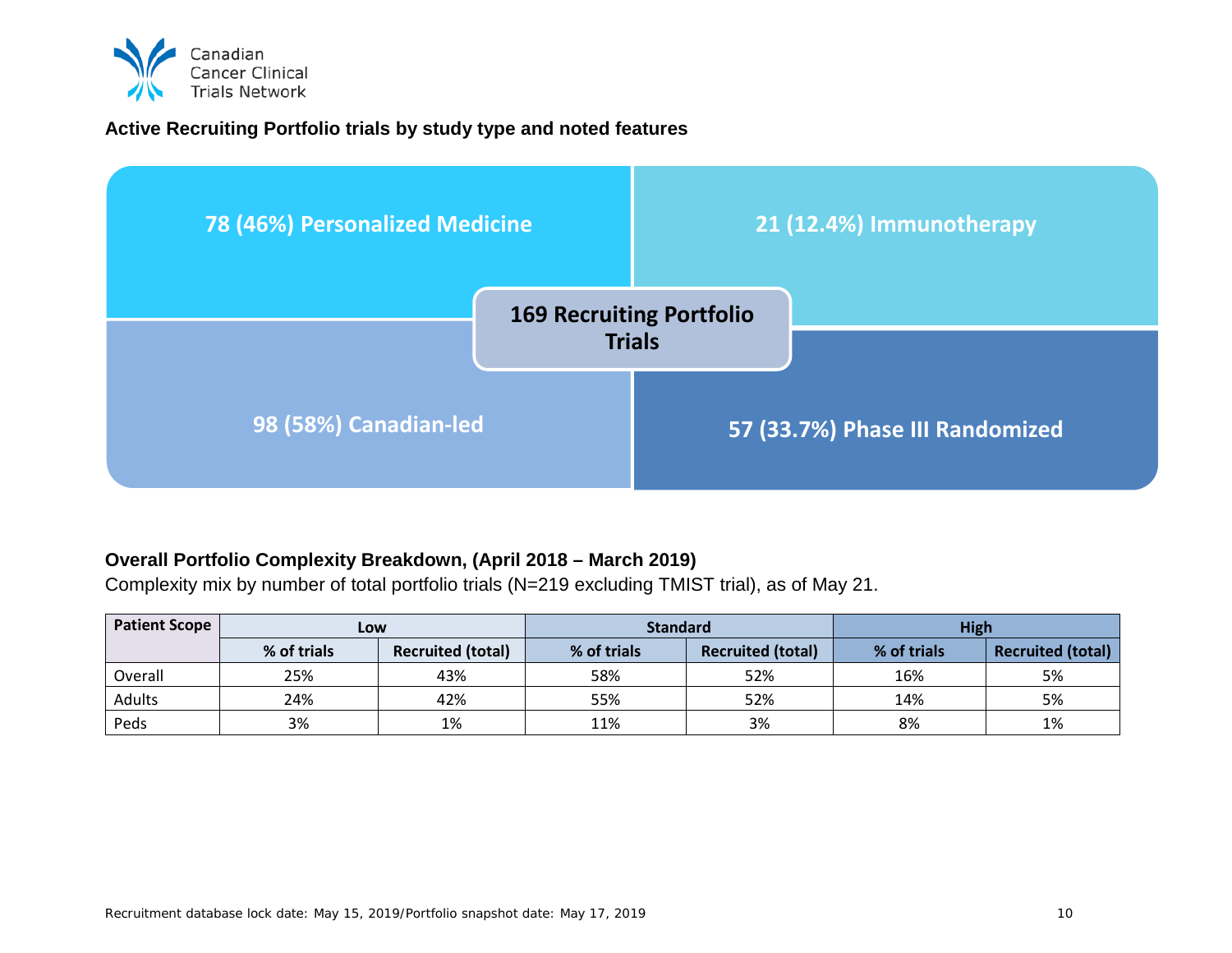

#### <span id="page-11-0"></span>**Portfolio Impact Assessment**

**Objective:** To provide a more specific and translatable impact description of 3CTN Portfolio trials for existing and future stakeholders.

As part of the continuing plan for implementing the 3CTN Portfolio Impact Assessment Criteria (see Appendix Table 2), an initial review of 588 existing Portfolio trials was completed and pending review by the Portfolio Committee.

Thereafter, all new trials will be assessed upon inclusion into the Portfolio and results updated quarterly. As of June 3, 2019, 597 trials have been reviewed and preliminary summary is below

| <b>Trial Categories of</b><br><b>Interest</b> | <b>Breakthrough</b><br><b>Trial</b> | <b>Cross</b><br><b>Cancer Trial</b> | <b>Enhancement</b><br>/Derivative<br><b>Trial</b> | N/A        | <b>Platform</b><br><b>Trial</b> | <b>Sustaining</b><br><b>Trial</b> | Total # of<br>Trials per<br><b>Study Criteria</b> |
|-----------------------------------------------|-------------------------------------|-------------------------------------|---------------------------------------------------|------------|---------------------------------|-----------------------------------|---------------------------------------------------|
| Lifestyle Interventions                       |                                     |                                     |                                                   |            | 15                              |                                   |                                                   |
| N/A                                           |                                     |                                     |                                                   |            | 25                              |                                   | 34                                                |
| Novel therapy                                 | 59                                  | 19                                  | 16                                                |            | 64                              | 6                                 | 145                                               |
| Patient management                            | 2                                   | 26                                  | 15                                                |            | 114                             | 62                                | 206                                               |
| <b>Precision medicine</b>                     | 39                                  | 19                                  | 41                                                |            | 164                             | 19                                | 263                                               |
| Rare cancer setting                           | 19                                  | 13                                  | 21                                                | $\sqrt{2}$ | 159                             | 27                                | 229                                               |
| Vulnerable populations                        | 12                                  | 11                                  | 15                                                |            | 110                             | 19                                | 157                                               |
| <b>Grand Total</b>                            | 61                                  | 50                                  | 56                                                |            | 370                             | 97                                | 597                                               |

Note: A trial may fit into more than one categories; N=597 refers to the unique count of the reviewed trials.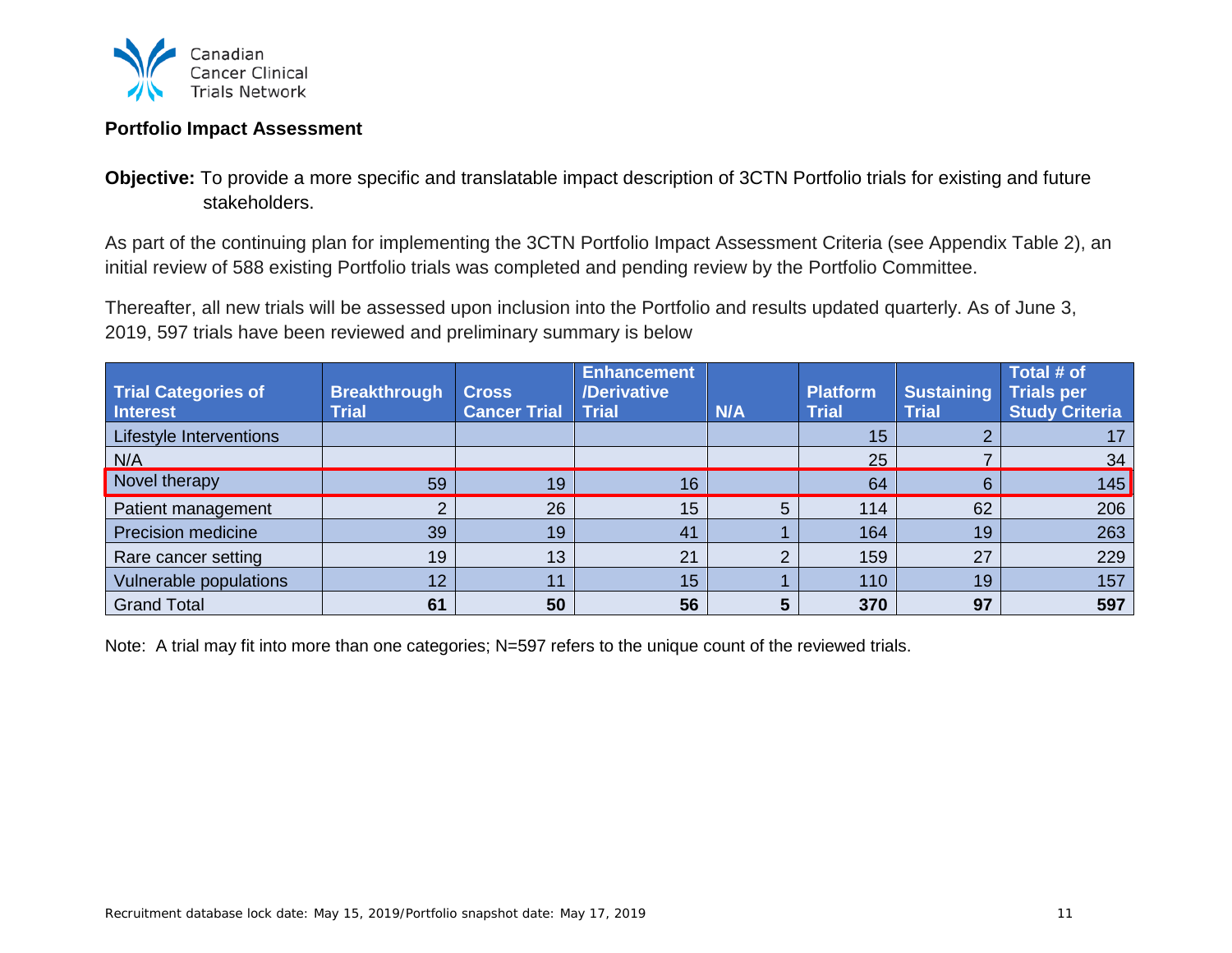

#### **Breakdown of Novel Therapy Trials by Disease Site**

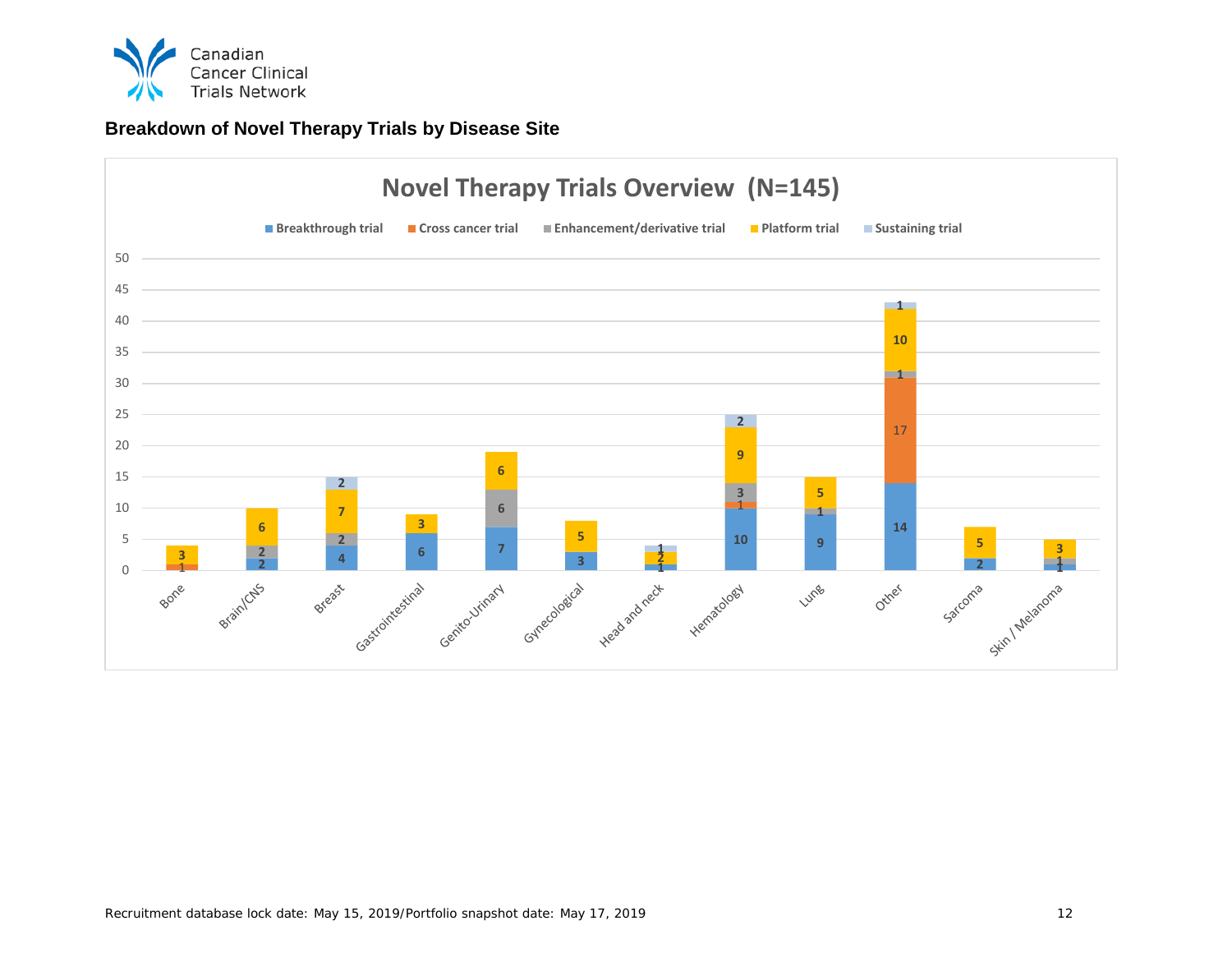



Note: assessments were based on primary end point results as reported from study publications.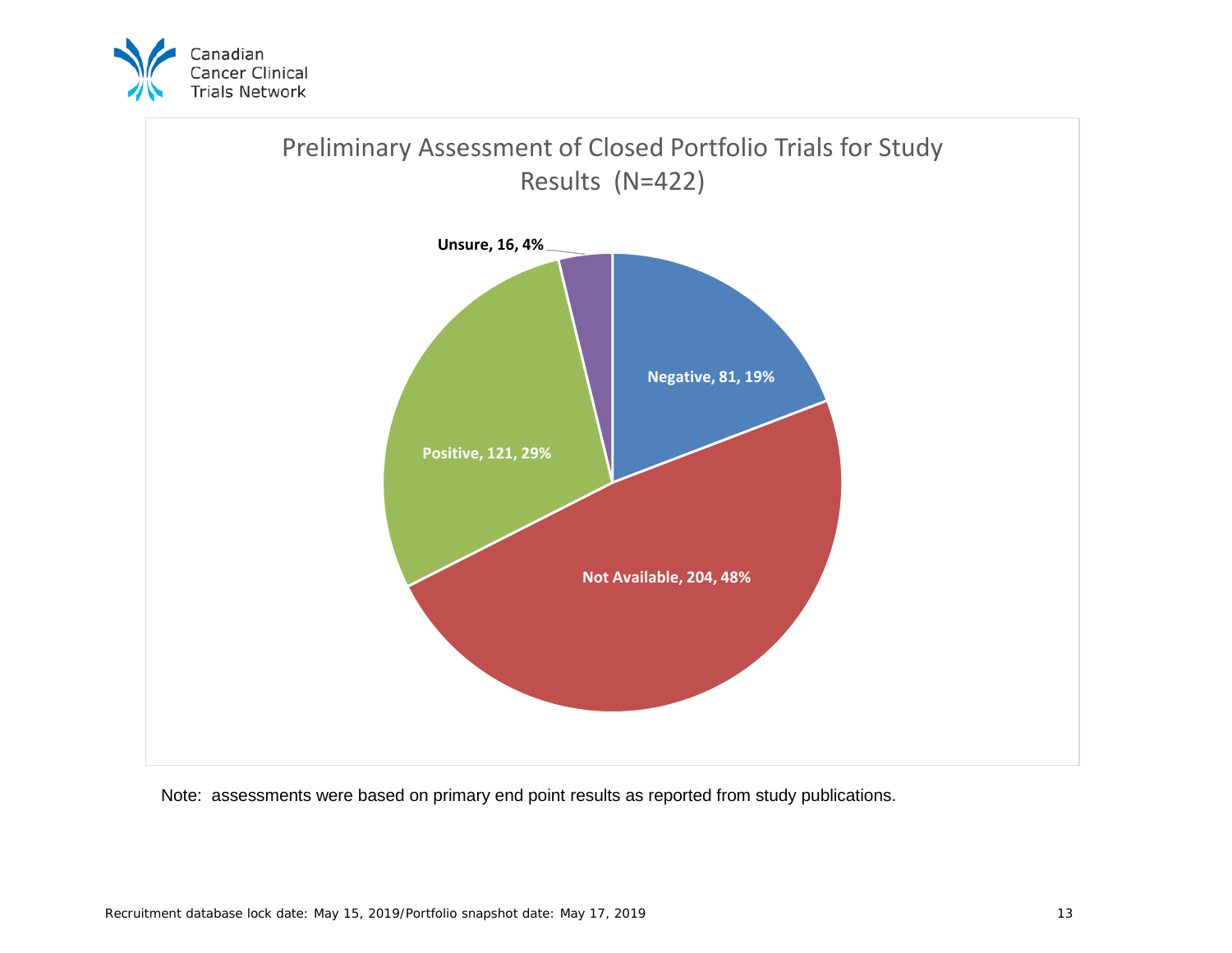

#### <span id="page-14-0"></span>**Overview of Portfolio Applications**

Since Jan. 2015, a total of 274 applications were received, with an acceptance rate of 82%.

A total of 48 applications were received in Y5, which was comparable to Y4.



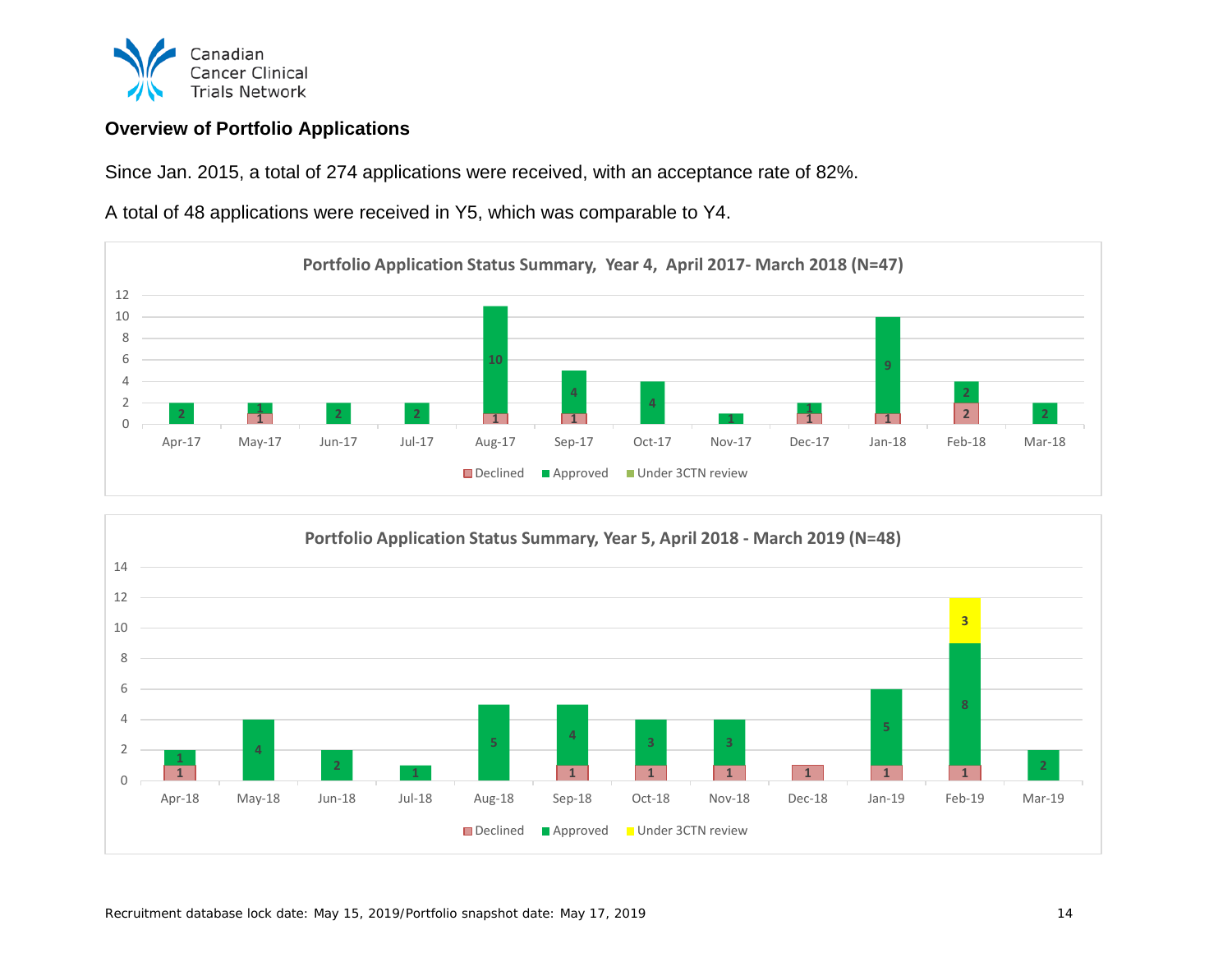

#### **Portfolio Application Process Efficiency**

**Objective:** To improve portfolio application processing time

| <b>Calendar Year</b> | # Applications<br><b>Completed</b> | Average<br><b>Processing Time (Days)</b> | <b>Median</b><br><b>Processing Time (Days)</b> |
|----------------------|------------------------------------|------------------------------------------|------------------------------------------------|
| 2015                 | 89                                 | 24                                       | 8                                              |
| 2016                 | 70                                 | 24                                       | 6                                              |
| 2017                 | 45                                 | 19                                       | 5                                              |
| 2018                 | 46                                 | 21                                       | 5                                              |
| 2019                 | 21                                 | 17                                       |                                                |
| <b>Overall</b>       | 271                                | 22                                       | 6                                              |

#### **Portfolio Approval Processing Time**

From application received to approve/decline the application since Jan 13, 2015 to May 2019

#### **Facilitated Peer Review (FPR) Process**

| <b>Calendar Year</b> | # Applications<br><b>Completed</b> | Average<br><b>FPR Time (days)</b> | <b>Median</b><br>FPR Time (days) |
|----------------------|------------------------------------|-----------------------------------|----------------------------------|
| 2015                 | 6                                  |                                   | 39                               |
| 2016                 | 10                                 | 98                                | 79                               |
| 2017                 |                                    | 79                                | 74                               |
| 2018                 | 10                                 | 84                                | 78                               |
| 2019                 |                                    | 73                                | 77                               |
| <b>Overall</b>       | 34                                 | 80                                | 73                               |

From date site agreed to pursue peer review to date last reviewer submitted completed peer review package to 3CTN (approved as peer reviewed)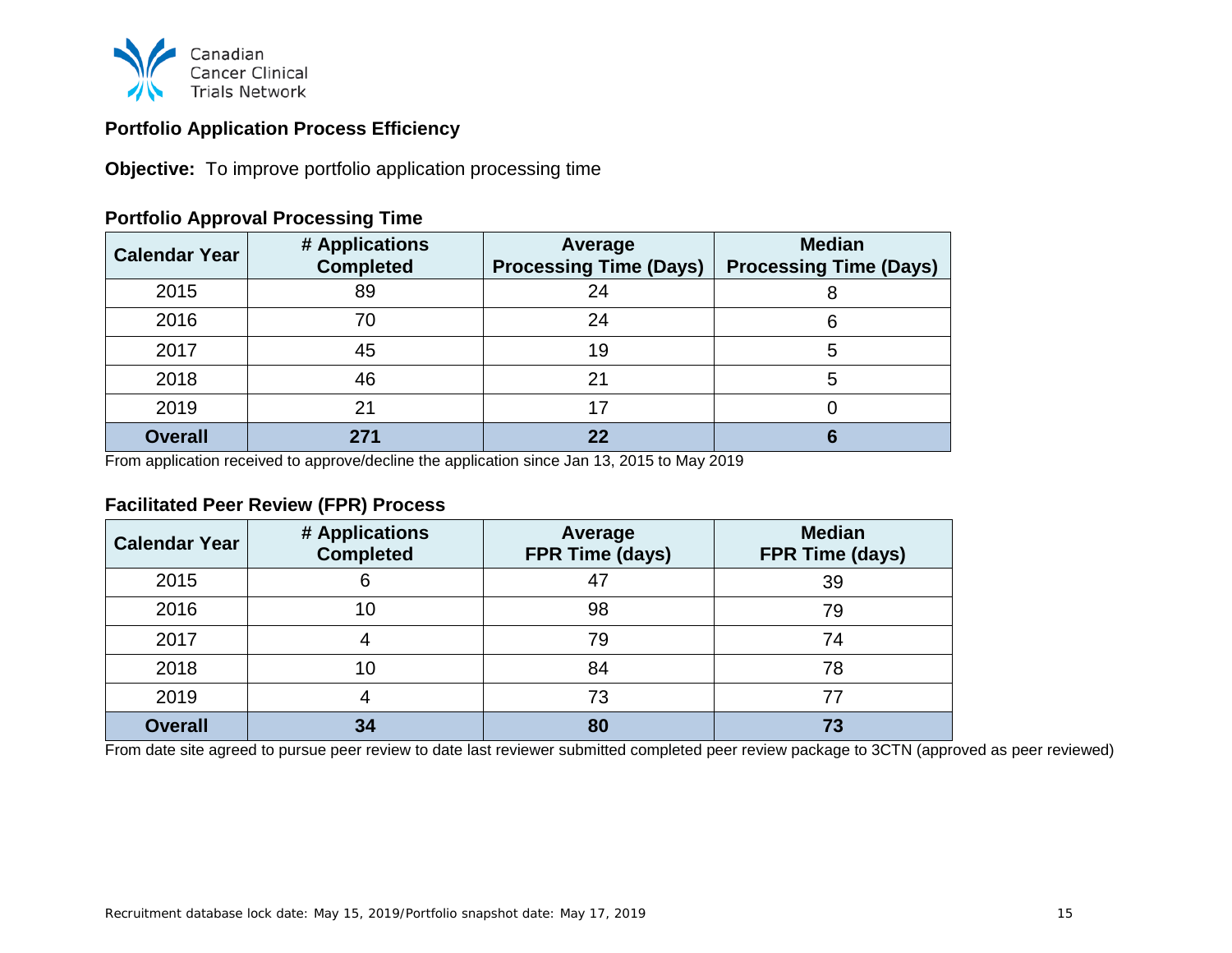

#### <span id="page-16-0"></span>**Site Efficiency Metrics**

**Objective:** To improve trial initiation time and forecasting of recruitment targets.

| <b>Province/</b><br><b>Population</b> | <b>Sites</b> | # of<br>Active<br><b>Portfolio</b><br><b>Studies</b><br>in Y5 | <b>Activation</b><br><b>Timeline</b> |               | <b>Local Site REB</b><br><b>Processing</b><br>Time |               | <b>Local Site REB</b><br>Approval to<br><b>First Patient</b><br><b>Recruited</b> |               | <b>Site Open to</b><br><b>Accrual to First</b><br><b>Patient</b><br><b>Recruited</b> |               | <b>Recruiting</b><br>Period (from<br>Trial Open -<br><b>Closed to</b><br>Accrual) |               | Site Accrual vs.<br><b>Target</b> |               |
|---------------------------------------|--------------|---------------------------------------------------------------|--------------------------------------|---------------|----------------------------------------------------|---------------|----------------------------------------------------------------------------------|---------------|--------------------------------------------------------------------------------------|---------------|-----------------------------------------------------------------------------------|---------------|-----------------------------------|---------------|
|                                       |              |                                                               | Average                              | <b>Median</b> | Average                                            | <b>Median</b> | Average                                                                          | <b>Median</b> | Average                                                                              | <b>Median</b> | Average                                                                           | <b>Median</b> | Average                           | <b>Median</b> |
| Alberta*                              | 2            | 77                                                            | <b>NA</b>                            | <b>NA</b>     | 85                                                 | 63            | 207                                                                              | 147           | 134                                                                                  | 77            | 522                                                                               | 546           | 86%                               | 80%           |
| BC*                                   | 4            | 57                                                            | <b>NA</b>                            | <b>NA</b>     | 93                                                 | 62            | 185                                                                              | 135           | 73                                                                                   | 37            | 569                                                                               | 547           | 157%                              | 120%          |
| Manitoba                              | 2            | 44                                                            | 175                                  | 179           | 66                                                 | 53            | 272                                                                              | 235           | 114                                                                                  | 82            | 540                                                                               | 483           | 54%                               | 50%           |
| Newfoundland                          | 1            | 13                                                            | 183                                  | 145           | 93                                                 | 62            | 172                                                                              | 185           | 125                                                                                  | 90            | 323                                                                               | 322           | 70%                               | 50%           |
| Nova Scotia                           |              | 31                                                            | 211                                  | 236           | 67                                                 | 64            | 171                                                                              | 157           | 102                                                                                  | 52            | 536                                                                               | 491           | 160%                              | 133%          |
| Ontario                               | 24           | 155                                                           | 197                                  | 159           | 28                                                 | 6             | 190                                                                              | 135           | 106                                                                                  | 55            | 429                                                                               | 386           | 90%                               | 75%           |
| Quebec                                | 6            | 90                                                            | 245                                  | 202           | 74                                                 | 53            | 173                                                                              | 104           | 120                                                                                  | 62            | 438                                                                               | 439           | 154%                              | 65%           |
| <b>Pediatrics</b>                     | 5            | 44                                                            | 220                                  | 183           | 79                                                 | 59            | 259                                                                              | 129           | 209                                                                                  | 99            | 688                                                                               | 527           | 43%                               | 0%            |
| <b>Overall</b>                        | 45           | 169                                                           | 212                                  | 171           | 52                                                 | 28            | 195                                                                              | 139           | 114                                                                                  | 57            | 469                                                                               | 432           | 103%                              | 75%           |

\*Trial activation timeline days not available

Notes:

- Data extracted from EDGE as of May 27th 2019
- Data was taken for trials site open greater than or equal to Jan 1st 2014; definitions see Appendix
- Data that was negative or missing was excluded; projects in set up greater than or equal to 2014 included
- Accrual targets only counted for closed, terminated, archived and completed trials
- Data sourced currently active 3CTN member sites only; Data still includes outliers, median is used to help reflect a more accurate central data trend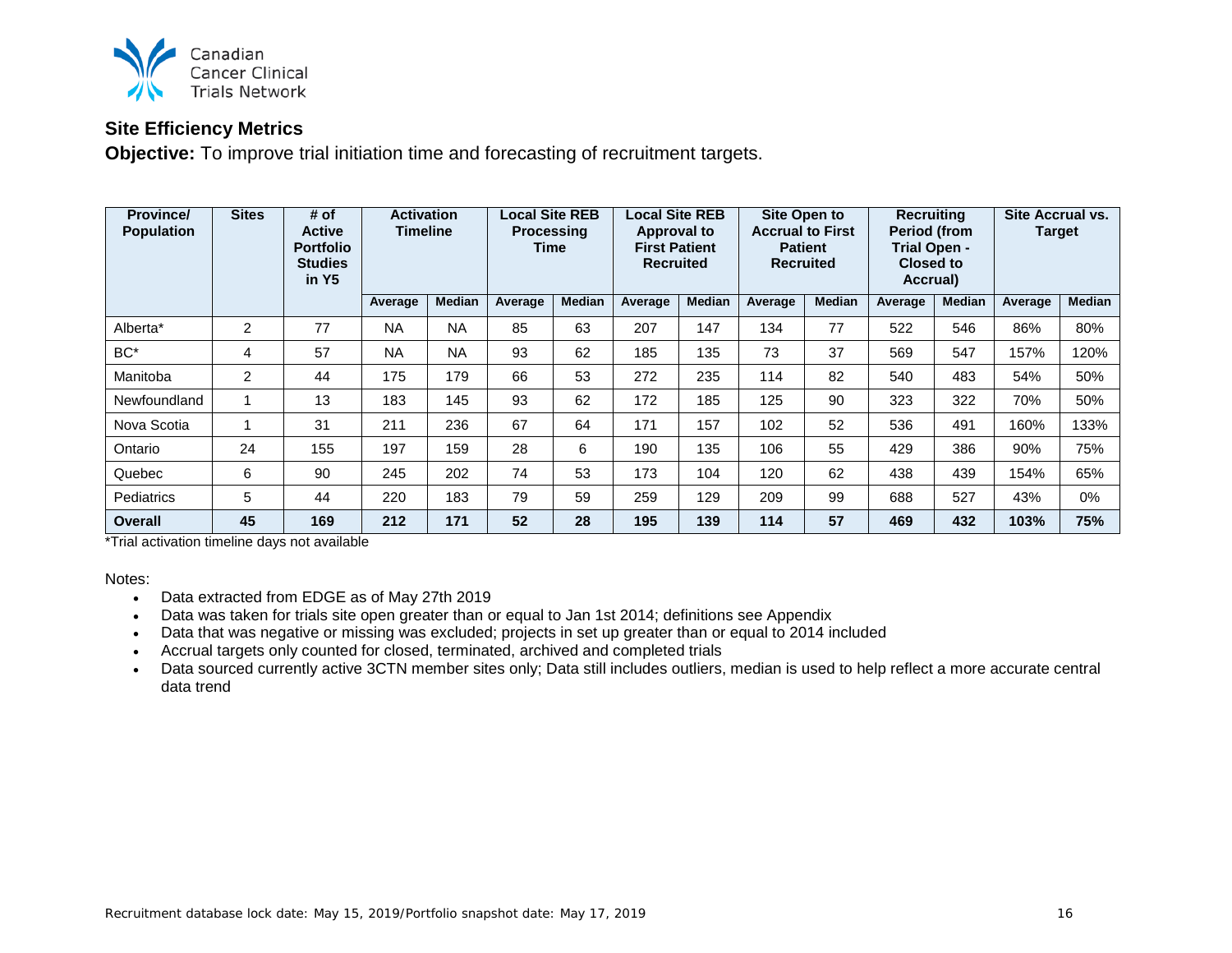

## <span id="page-17-0"></span>**Appendix: Additional Notes**

<span id="page-17-1"></span>Table 1: Site Efficiency Metrics Definitions

| <b>Metric</b>                                                                                       | Definition/formula                                                                                                                                                                                                                                                                                                                                                                                                                                                                             | 2018-2022 Target                                                                                                                                                           | <b>Source</b>        | <b>Frequency</b><br><b>Reported</b> |
|-----------------------------------------------------------------------------------------------------|------------------------------------------------------------------------------------------------------------------------------------------------------------------------------------------------------------------------------------------------------------------------------------------------------------------------------------------------------------------------------------------------------------------------------------------------------------------------------------------------|----------------------------------------------------------------------------------------------------------------------------------------------------------------------------|----------------------|-------------------------------------|
| Start date of site<br>activation process to Site<br>Open to Accrual<br>(New for 2018-2022)          | =site open to accrual – start date of site activation<br>process<br><b>Note:</b> Start Date of Site Activation Process/Date Site<br>Confirmed Participation= the date that the site has the<br>critical decision and package to start the trial activation<br>process (whichever date is later):<br>1) access to the protocol;<br>2) the site PIs has expressed interest in the trial;<br>3) the site has confirmed its participation as a site<br>through a formal or informal review process | 300 days (average)                                                                                                                                                         | <b>Site</b>          | Quarterly                           |
| <b>Centralized Site REB</b><br><b>Processing Time</b><br>(Lead applicant<br>submission to approval) | =Centralized site REB approval date - Centralized site<br>submission date                                                                                                                                                                                                                                                                                                                                                                                                                      | 90 days (average)                                                                                                                                                          | Site/ethics<br>board | Semi-annual                         |
| <b>Local Site REB</b><br><b>Processing Time</b><br>(site submission to<br>approval)                 | =local site REB approval date - local site submission date                                                                                                                                                                                                                                                                                                                                                                                                                                     | 90 days (average, if not using<br>centralized process)<br>7 days (average, if the site is<br>not a lead applicant and<br>supplementary material<br>submission is required) | <b>Site</b>          | Quarterly                           |
| Local Site REB Approval<br>to First Patient Recruited                                               | =first patient recruited to the site - local site REB approval<br>date                                                                                                                                                                                                                                                                                                                                                                                                                         | 90 days (average)                                                                                                                                                          | Site                 | Quarterly                           |
| Site Open to Accrual to<br><b>First Patient Recruited</b>                                           | =first patient recruited to the site - site open to accrual<br>date                                                                                                                                                                                                                                                                                                                                                                                                                            | 60 days (average)                                                                                                                                                          | <b>Site</b>          | Quarterly                           |
| <b>Recruiting Period (from</b><br>open to closed to accrual                                         | = site closed to accrual date - site open to accrual date                                                                                                                                                                                                                                                                                                                                                                                                                                      | 300 days (average)                                                                                                                                                         | <b>Site</b>          | Quarterly                           |
| Site Accrual vs. Site<br>Target                                                                     | = total accrual when closed/ site accrual set when the site<br>open to accrual                                                                                                                                                                                                                                                                                                                                                                                                                 | Sites recruited to 60% of site<br>target<br>40% of sites recruiting greater<br>than 75% of site target                                                                     | <b>Site</b>          | Quarterly                           |
| <b>SOPs</b>                                                                                         | Sites to use regulatory compliant clinical trial operations<br>standard operating procedures (SOPs)                                                                                                                                                                                                                                                                                                                                                                                            | 100% of sites                                                                                                                                                              | Site                 | Annual                              |
| <b>CTRNet</b>                                                                                       | Number of sites who have registered with CTRNet                                                                                                                                                                                                                                                                                                                                                                                                                                                | 100% of sites                                                                                                                                                              | <b>Site</b>          | Annual                              |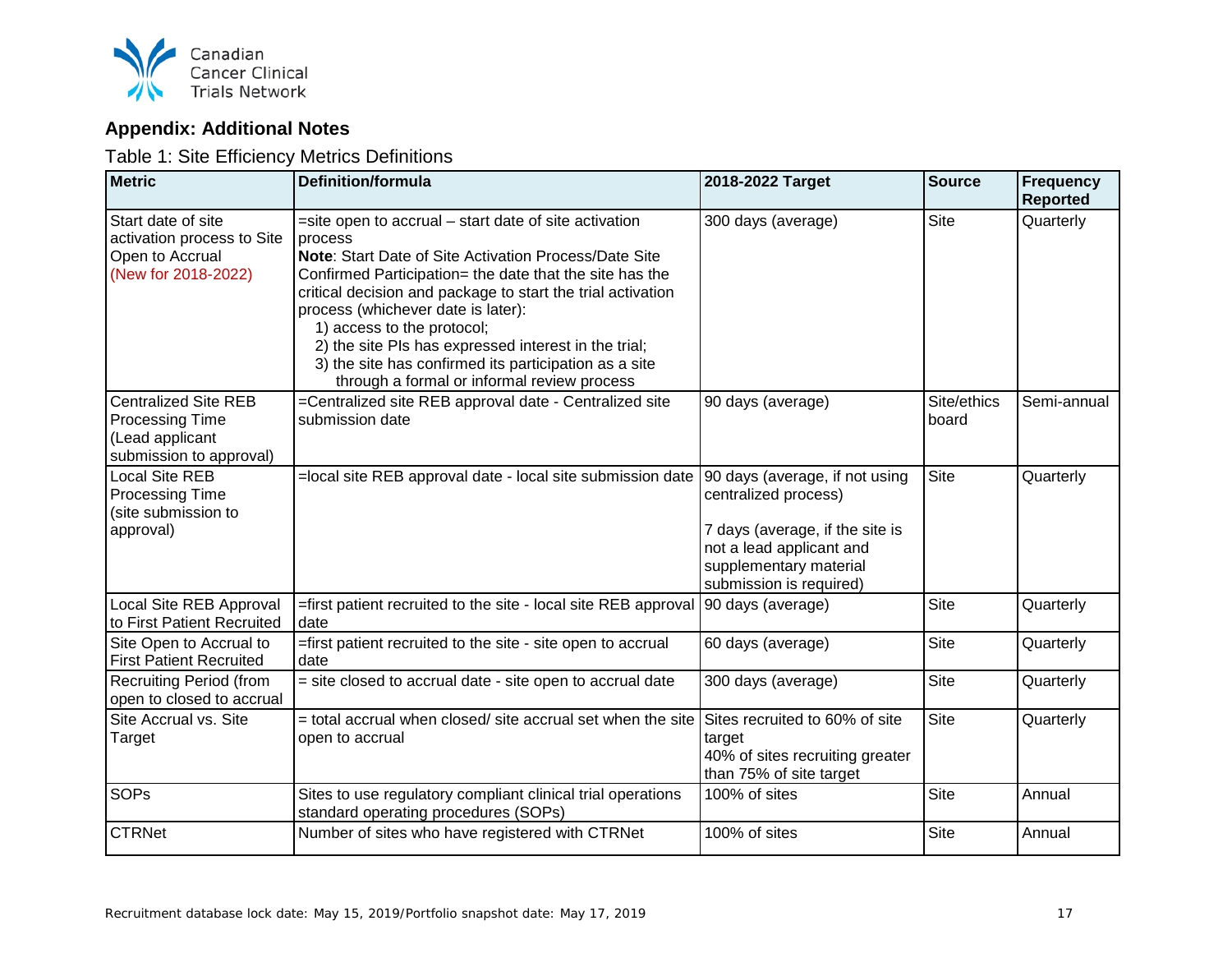

## <span id="page-18-0"></span>Table 2: Study Impact Criteria Definitions

| <b>Impact Assessment</b>                                | <b>Impact Category</b>                  | <b>Proposed Definition</b>                                                                                                                                                                                                                                                                                                                          |  |  |  |  |
|---------------------------------------------------------|-----------------------------------------|-----------------------------------------------------------------------------------------------------------------------------------------------------------------------------------------------------------------------------------------------------------------------------------------------------------------------------------------------------|--|--|--|--|
| <b>Trial categories of</b>                              | Novel Therapy                           | Trials involving newly developed intervention (e.g. drug, novel biomarker or diagnosis)                                                                                                                                                                                                                                                             |  |  |  |  |
| special interests                                       | <b>Rare Cancer Setting</b>              | cancer that occurs in <6 out of 100,000 people each year                                                                                                                                                                                                                                                                                            |  |  |  |  |
|                                                         | <b>Patient Management</b>               | Patient education, awareness, self- assessment trials, symptom control, improving patient<br>experience                                                                                                                                                                                                                                             |  |  |  |  |
|                                                         | <b>Vulnerable Populations</b>           | Pediatric, AYA, elderly, organ dysfunction                                                                                                                                                                                                                                                                                                          |  |  |  |  |
|                                                         | Lifestyle Interventions                 | Trials focused on lifestyle changes that may prevent, decrease severity and/or delay disease<br>progression and treatment side effects (e.g. exercise, diet)                                                                                                                                                                                        |  |  |  |  |
|                                                         | <b>Precision Medicine</b>               | Biomarker, immunotherapy, diagnosis, and targeted therapies                                                                                                                                                                                                                                                                                         |  |  |  |  |
| <b>Potential Impact on</b><br><b>Patient Population</b> | <b>Breakthrough Trial</b>               | Trial involving a first in class, or novel intervention (drug, biologic, technology or technique)<br>that could dramatically change how people with a particular type of cancer are treated                                                                                                                                                         |  |  |  |  |
|                                                         | <b>Platform Trial</b>                   | Using already available (e.g. FDA approved) interventions for new combination, new types,<br>settings or stages of cancer                                                                                                                                                                                                                           |  |  |  |  |
|                                                         | Enhancement/<br><b>Derivative Trial</b> | Using additional targeting biomarker screening to tailor treatment and investigate outcomes<br>(question should this also include imaging enhanced treatment)                                                                                                                                                                                       |  |  |  |  |
|                                                         | <b>Sustaining Trial</b>                 | Calibrating/focusing on dosages, treatment cycles or schedule (e.g. colon cancer adjuvant 3 -<br>6 months)                                                                                                                                                                                                                                          |  |  |  |  |
|                                                         | <b>Cross Cancer Trial</b>               | Results applied to multiple disease sites or basket/umbrella trials                                                                                                                                                                                                                                                                                 |  |  |  |  |
| <b>Innovativeness of</b><br><b>Trials</b>               | Incremental                             | Potential for iterative changes/advancement (e.g. next in class drugs)                                                                                                                                                                                                                                                                              |  |  |  |  |
|                                                         | Paradigm Shifting                       | Potential for radical improvements in cancers/policy changes within cancer, or across a<br>cancer spectrum (e.g. first in class drugs in phase III trials; introduction of new previously<br>unused intervention or approach; first trials of OncotypeDx in local breast cancer that<br>transformed patient management; first immunotherapy trials) |  |  |  |  |
| <b>Study Results</b>                                    | Positive/Negative                       | Based on comparison of published results with the study primary outcome/end points                                                                                                                                                                                                                                                                  |  |  |  |  |